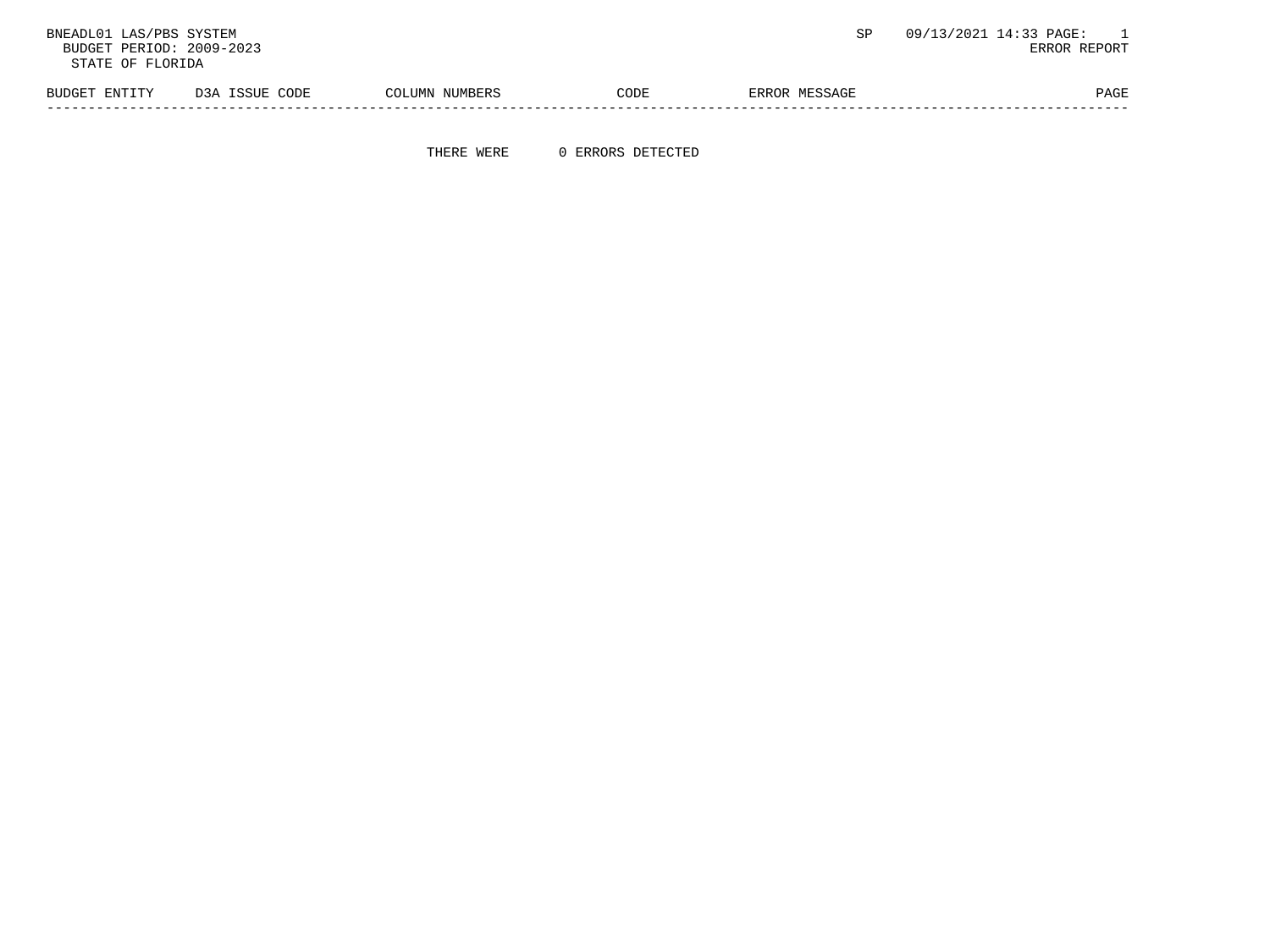|                                                                                                                                                |  | COL A03 COL A04 COL A05<br>AGY REQUEST AGY REQ N/R AG REQ ANZ<br>FY 2022-23 FY 2022-23 FY 2022-23<br>POS AMOUNT POS AMOUNT POS AMOUNT |  |  |  |  |
|------------------------------------------------------------------------------------------------------------------------------------------------|--|---------------------------------------------------------------------------------------------------------------------------------------|--|--|--|--|
| ST CAPITAL OUTLAY - AGENCY                                                                                                                     |  |                                                                                                                                       |  |  |  |  |
| HIWAY SAFETY/MTR VEH, DEPT<br>PGM: EXEC DIR/ADM SVCS<br>EXECUTIVE DIR/SUPPORT SVCS<br>OTHER FIXED CAPITAL OUTLAY<br>OTHER FIXED CAPITAL OUTLAY |  |                                                                                                                                       |  |  |  |  |
| CAPITAL IMPROVEMENT PLAN<br>DEFERRED BUILDING MAINTENANCE<br>FIXED CAPITAL OUTLAY<br>SPECIAL PROJ/IMPR-ADM SVCS                                |  |                                                                                                                                       |  |  |  |  |
| HIGHWAY SAFETY OPER TF 4,071,714 4,071,714                                                                                                     |  |                                                                                                                                       |  |  |  |  |
|                                                                                                                                                |  |                                                                                                                                       |  |  |  |  |
| <b>AGENCY NARRATIVE:</b>                                                                                                                       |  |                                                                                                                                       |  |  |  |  |

2022-2023 BUDGET YEAR NARRATIVE: SPECIAL PROJ/IMPR-ADM SVCS IT COMPONENT? NO

Long-Range Program Plan Approved Activity: Fixed Capital Outlay

 The Department of Highway Safety and Motor Vehicles (department) requests \$ 4,071,714 in budget authority for FY 2022-23, from the Highway Safety Operating Trust Fund for major renovations of the Neil Kirkman Building (NKB). This request is based on an assessment of the NKB and associated facility system groups, which include HVAC system upgrades, air duct cleaning, fire sprinkler installation, bathroom renovations, and asbestos abatement necessary to meet life safety, environmental and federal requirements, and major repair projects.

 The NKB in Tallahassee, FL serves as headquarters for the department and typically accommodates more than 1,100 department members daily and more than 25,000 visitors annually. The department is responsible for maintaining the 26-acre NKB campus including buildings, various parking lots and a public roadway, namely Dick Wilson Boulevard.

Requested in priority order for FY 22-23 are the following projects:

HVAC SYSTEM UPGRADE: \$1,262,000

 There are approximately 50 air handler units located in the NKB and outbuildings on the NKB campus that are integral in the conditioning of the air in which department members and visitors breathe. Upon recent professional engineering analysis of these air handlers and a recently published position document by ASHRAE----the leading organization for development of air conditioning system standards----it has been determined that HVAC system control and equipment modifications/upgrades are needed at the NKB to ensure existing systems can achieve an adequate level of effectiveness with regard to outdoor air circulation/ventilation, air filtration, and temperature/humidity regulation, all of which greatly impact the quality of air in the NKB and outbuildings and the dispersion of airborne contaminants such as viruses, bacteria, mold spores, dust/dirt particulates, etc.

 To address this issue the department is requesting budget authority to design/engineer and institute methods to enhance air quality and reduce the dispersion of airborne contaminants by making improvements to the existing 50 HVAC systems at the NKB and outbuildings on the NKB campus. The methods proposed are diluting/filtering with increased outdoor air circulation/ventilation, temperature/humidity regulation and utilizing HEPA-level air filters and disinfecting with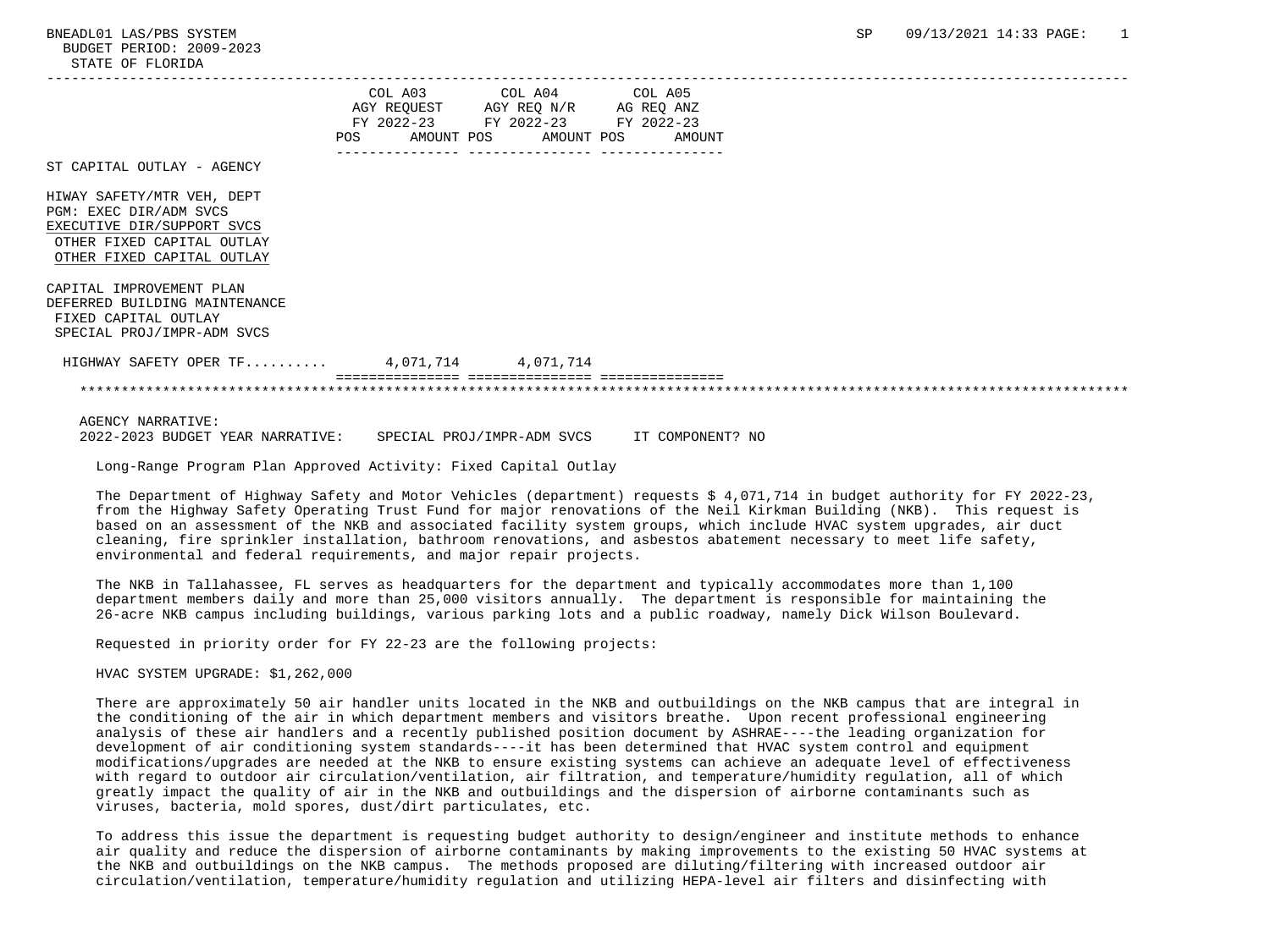| COL A03<br>AGY REOUEST          | COL A04<br>AGY REO N/R   | COL A05<br>AG REO ANZ |
|---------------------------------|--------------------------|-----------------------|
| FY 2022-23<br>POS<br>AMOUNT POS | FY 2022-23<br>AMOUNT POS | FY 2022-23<br>AMOUNT  |
|                                 |                          |                       |

ST CAPITAL OUTLAY - AGENCY

 HIWAY SAFETY/MTR VEH, DEPT PGM: EXEC DIR/ADM SVCS EXECUTIVE DIR/SUPPORT SVCS OTHER FIXED CAPITAL OUTLAY OTHER FIXED CAPITAL OUTLAY CAPITAL IMPROVEMENT PLAN DEFERRED BUILDING MAINTENANCE

ultraviolet lamps and/or needlepoint bi-polar ionization devices at duct/air handling units.

 This solution will greatly enhance air quality in the NKB and outbuildings, providing a safer and healthier work environment for members and visitors while reducing member absenteeism resulting from complications/illness associated with unimpeded dispersion of airborne contaminants.

-----------------------------------------------------------------------------------------------------------------------------------

## A, B, AND C-WING HVAC DUCT/AIR HANDLER UNIT CLEANING/REMEDIATION/RESTORATION: \$780,000

 With approximately 50 HVAC air handling units (AHU) throughout the NKB and thousands of feet of ductwork supplying conditioned air to over 380,000 SF of office space in the A, B, C and D wings, it is imperative to perform periodic preventative cleaning of HVAC AHUs and ductwork to remediate all dust, dirt, bacteria, microbials, etc. and restore the AHUs and ductwork to a healthy condition which improves indoor air quality and also increases air flow which will extend the useful life of HVAC systems. While this important work was completed in the D wing in FY 2018-19, it has not been completed in the A, B and C wings in the past 15-20 years leading to less-than-ideal air quality and overworked HVAC systems in the majority of the NKB. The FLHSMV is requesting non-recurring budget authority/FCO for HVAC AHUs and ductwork cleaning, remediation and restoration in the A, B and C wings.

 To address this issue the department is requesting spending authority to perform professional HVAC AHUs and ductwork cleaning, remediation and restoration in the A, B and C wings which will extend the useful life of HVAC systems and provide a safer and healthier work environment for members and visitors while reducing member absenteeism resulting from complications/illness associated with increased levels of dust, dirt, bacteria, microbials, etc.

## A-WING BASEMENT FIRE PROTECTION & CEILING/LIGHTING: \$636,193

 The A-wing basement is estimated to be 28,500 square feet with the chiller room comprising about 2,900 square feet of that total. The space is primarily used for storage/warehousing of large quantities of essential inventory/supplies most of which are considered highly combustible, and there is no fire protection/sprinkler system currently in place to mitigate damage to life and property in the event of a fire.

 To address this issue the department is requesting budget authority to perform interior renovation of the A-wing basement to provide fire protection/sprinklers by installing an ordinary hazard wet pipe fire sprinkler system and notification devices and upgrading the ceiling/electrical lighting. The areas of focus for interior renovation in fiscal year 2022-23 are the A-wing basement (28,500 square feet) and B-wing 4th floor north (5,880 square feet). Additional areas in the Neil Kirkman building in need of major interior renovation include: B-wing 1st floor north, B-wing 2nd floor south, C-wing 2nd floor, C-wing 1st floor, B-wing 3rd floor south and B-wing 4th floor south.

## MAJOR INTERIOR RENOVATION FOR 4TH FLOOR B-WING NORTH/ASBESTOS ABASEMENT: \$1,393,521

Sections of the Neil Kirkman Building that were constructed during the 1960s and 1970s need upgrades or renovations to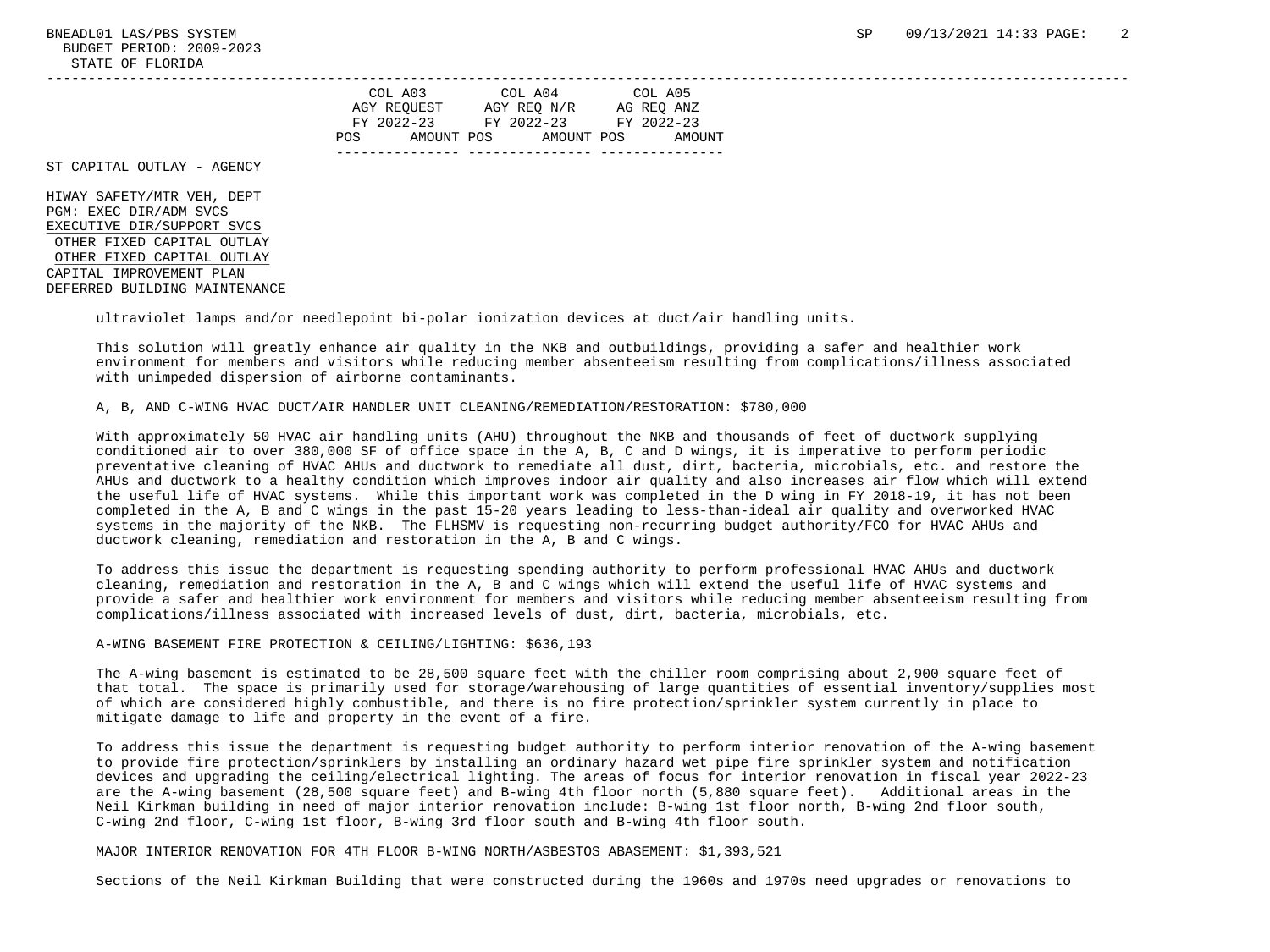BUDGET PERIOD: 2009-2023 STATE OF FLORIDA

|      | COL A03     | COL A04     | COL A05    |
|------|-------------|-------------|------------|
|      | AGY REOUEST | AGY REQ N/R | AG REO ANZ |
|      | FY 2022-23  | FY 2022-23  | FY 2022-23 |
| POS. | AMOUNT POS  | AMOUNT POS  | AMOUNT     |
|      |             |             |            |

ST CAPITAL OUTLAY - AGENCY

 HIWAY SAFETY/MTR VEH, DEPT PGM: EXEC DIR/ADM SVCS EXECUTIVE DIR/SUPPORT SVCS OTHER FIXED CAPITAL OUTLAY OTHER FIXED CAPITAL OUTLAY CAPITAL IMPROVEMENT PLAN DEFERRED BUILDING MAINTENANCE

> the original HVAC systems, electrical panels/wiring, ceiling tiles/grids, and electrical lighting. Building materials such as insulation, ductwork canvas connectors, flooring and adhesives often contained asbestos during the construction time frames. These components and systems are not only outdated, inefficient, and prone to failure, but the deterioration of asbestos-containing materials also present health and safety hazards/concerns.

 The Neil Kirkman Building B-wing was constructed in 1956 and the 4th floor north location is estimated to be 5,880 square feet. The original HVAC and electrical systems are inefficient and contribute to energy waste. Asbestos containing materials have also been identified in this area which present health and safety hazards/concerns as these materials deteriorate.

 To address this issue the department is requesting budget authority to perform major interior renovation of the B-wing 4th floor north, replacing electrical lighting, ceiling tile/grids to reduce heat gain/loss, which impacts HVAC systems, reduces energy consumption, and improves the work environment. Replace the outdated HVAC systems, electrical panels/wiring and other worn components to improve safety and performance, save energy and maintain comfortable workplace temperatures. Remove any asbestos containing materials to ensure a safe working environment.

 This is a continuation of the overall Neil Kirkman Building Five-Year Capital Improvement Plan to extend the useful life of the building, reduce energy consumption and cost, improve the safety of conditions, and improve equipment performance.

 The areas of focus for major interior renovation in fiscal year 2022-23 are the A-wing basement (28,500 square feet) and B-wing 4th floor north (5,880 square feet). Additional areas in the Neil Kirkman building in need of major interior renovation include: B-wing 1st floor north, B-wing 2nd floor south, C-wing 2nd floor, C-wing 1st floor, B-wing 3rd floor south and B-wing 4th floor south.

 Improvement and maintenance of building systems align with the department's strategic plan of promoting safety, protecting property, providing quality experiences, and fostering an environment where our members feel valued.

 These strategies support the Governor's priorities of economic development and job creation by prioritizing infrastructure development to meaningful projects that provide regional and statewide impact, especially focused on safety and improved mobility (priority #3).

 Ensuring that our citizen's assets are maintained in an acceptable condition supports the Florida Economic Development Strategic Plan of ensuring state, regional, and local agencies provide collaborative and timely customer service to businesses and workers (strategy 4.2) and creating and sustaining vibrant, safe, and healthy communities that attract workers, residents, businesses, and visitors to Florida (strategy 6.1). \*\*\*\*\*\*\*\*\*\*\*\*\*\*\*\*\*\*\*\*\*\*\*\*\*\*\*\*\*\*\*\*\*\*\*\*\*\*\*\*\*\*\*\*\*\*\*\*\*\*\*\*\*\*\*\*\*\*\*\*\*\*\*\*\*\*\*\*\*\*\*\*\*\*\*\*\*\*\*\*\*\*\*\*\*\*\*\*\*\*\*\*\*\*\*\*\*\*\*\*\*\*\*\*\*\*\*\*\*\*\*\*\*\*\*\*\*\*\*\*\*\*\*\*\*\*\*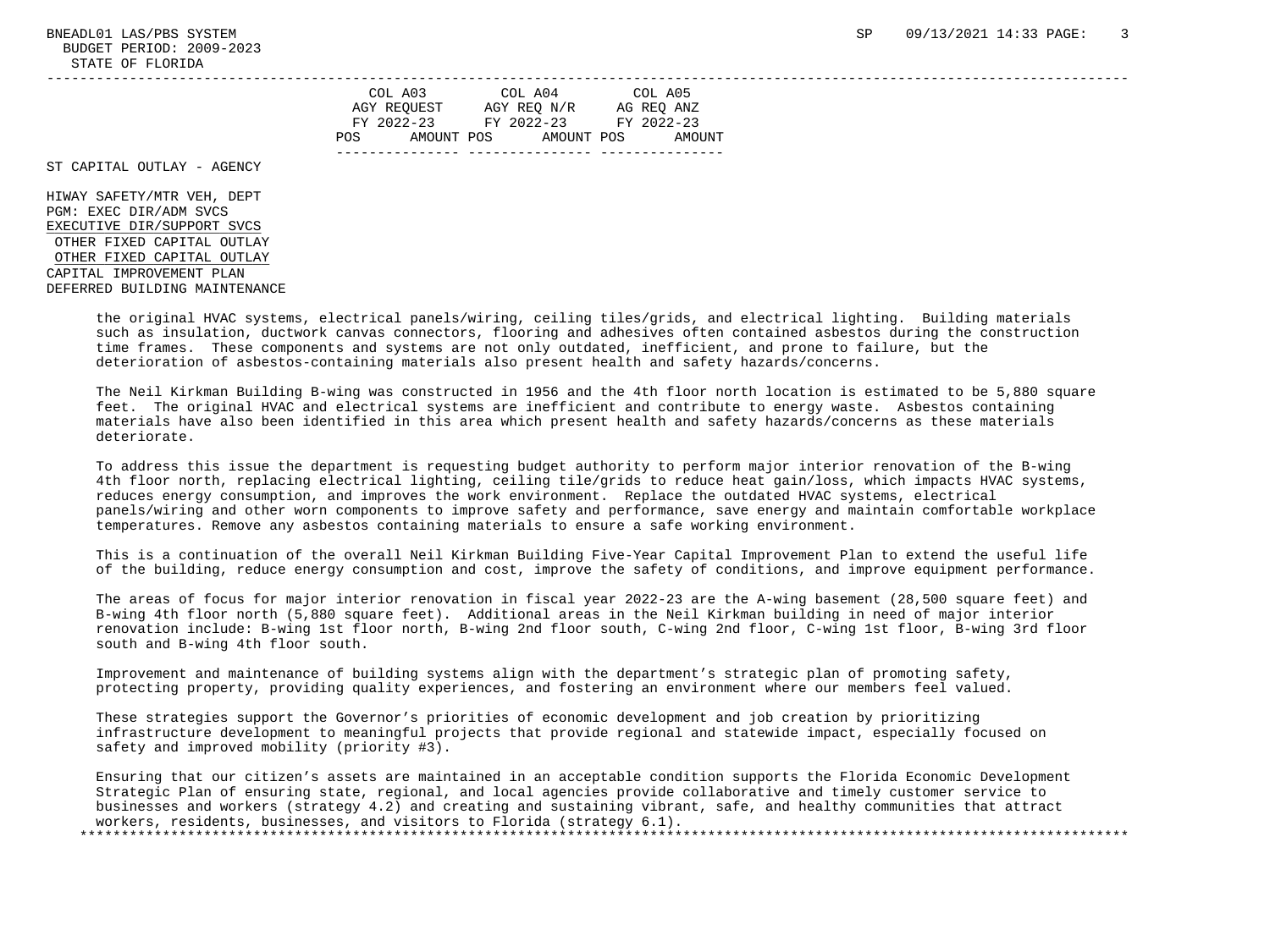|                                                                                                                                     | POS | AMOUNT POS | COL A03 COL A04 COL A05<br>AGY REQUEST AGY REQ N/R AG REQ ANZ<br>FY 2022-23 FY 2022-23 FY 2022-23<br>AMOUNT POS | AMOUNT |  |  |  |
|-------------------------------------------------------------------------------------------------------------------------------------|-----|------------|-----------------------------------------------------------------------------------------------------------------|--------|--|--|--|
| ST CAPITAL OUTLAY - AGENCY                                                                                                          |     |            |                                                                                                                 |        |  |  |  |
| HIWAY SAFETY/MTR VEH, DEPT<br>PGM: FLA HIGHWAY PATROL<br>HIGHWAY SAFETY<br>OTHER FIXED CAPITAL OUTLAY<br>OTHER FIXED CAPITAL OUTLAY |     |            |                                                                                                                 |        |  |  |  |
| CAPITAL IMPROVEMENT PLAN<br>MAINTENANCE AND REPAIR<br>FIXED CAPITAL OUTLAY<br>MAIN/REP/CONST-STATEWIDE                              |     |            |                                                                                                                 |        |  |  |  |
| HIGHWAY SAFETY OPER TF 637,511 637,511                                                                                              |     |            |                                                                                                                 |        |  |  |  |
|                                                                                                                                     |     |            |                                                                                                                 |        |  |  |  |
| <b>AGENCY NARRATIVE:</b>                                                                                                            |     |            |                                                                                                                 |        |  |  |  |

2022-2023 BUDGET YEAR NARRATIVE: MAIN/REP/CONST-STATEWIDE IT COMPONENT? NO

Long-Range Program Plan Approved Activity: Fixed Capital Outlay

 The Department of Highway Safety and Motor Vehicles (department) is requesting nonrecurring budget authority of \$637,511 for FY 2022-23. This request is based on an assessment of Florida Highway Patrol's (FHP) facility system groups. These include ADA restroom renovations for the Cocoa and Marathon Facilities and security upgrades for the Cocoa Facility. The requested funding is part of a Five-Year Capital Improvement Plan necessary to preserve and extend the useful life of the buildings and their major components.

FHP COCOA FACILITY - ADA RESTROOM RENOVATION AND SECURITY UPGRADES: \$352,784

 All public buildings and facilities are required to comply with the Americans with Disabilities Act (ADA) Standards for Accessible Design and related regulations adopted in Section 553.503, Fla. Stat. The Cocoa FHP facility needs upgrades, including ADA restroom improvements.

 The Cocoa Florida Highway Patrol station constructed in 1989 is 8,837 square feet. This facility has not had any interior improvements since its construction. The electrical lighting, ceiling tile/grid and restrooms are over 30 years old and appear aged and worn. The facility has one public restroom, accessible from the lobby, that is ADA compliant and two employee restrooms in need of ADA restroom renovation to be readily accessible to and usable by those with disabilities. Security features are lacking at the reception/lobby area.

 To address this issue the department is requesting budget authority to Perform ADA restroom renovation of the employee restrooms to improve function, appeal, and make ADA compliant. Install security features such as bulletproof glass, interior security door and bullet resistant wall panels to improve safety and deter unauthorized entry. Replace worn and damaged ceiling tile/grid and electrical lighting for better illumination of workspace and a reduction in energy consumption and cost.

 Fresh, well-maintained office settings will convey efficiency and professionalism to visitors and promote employee comfort and productivity while reducing utility costs through the use of energy efficient plumbing and lighting fixtures.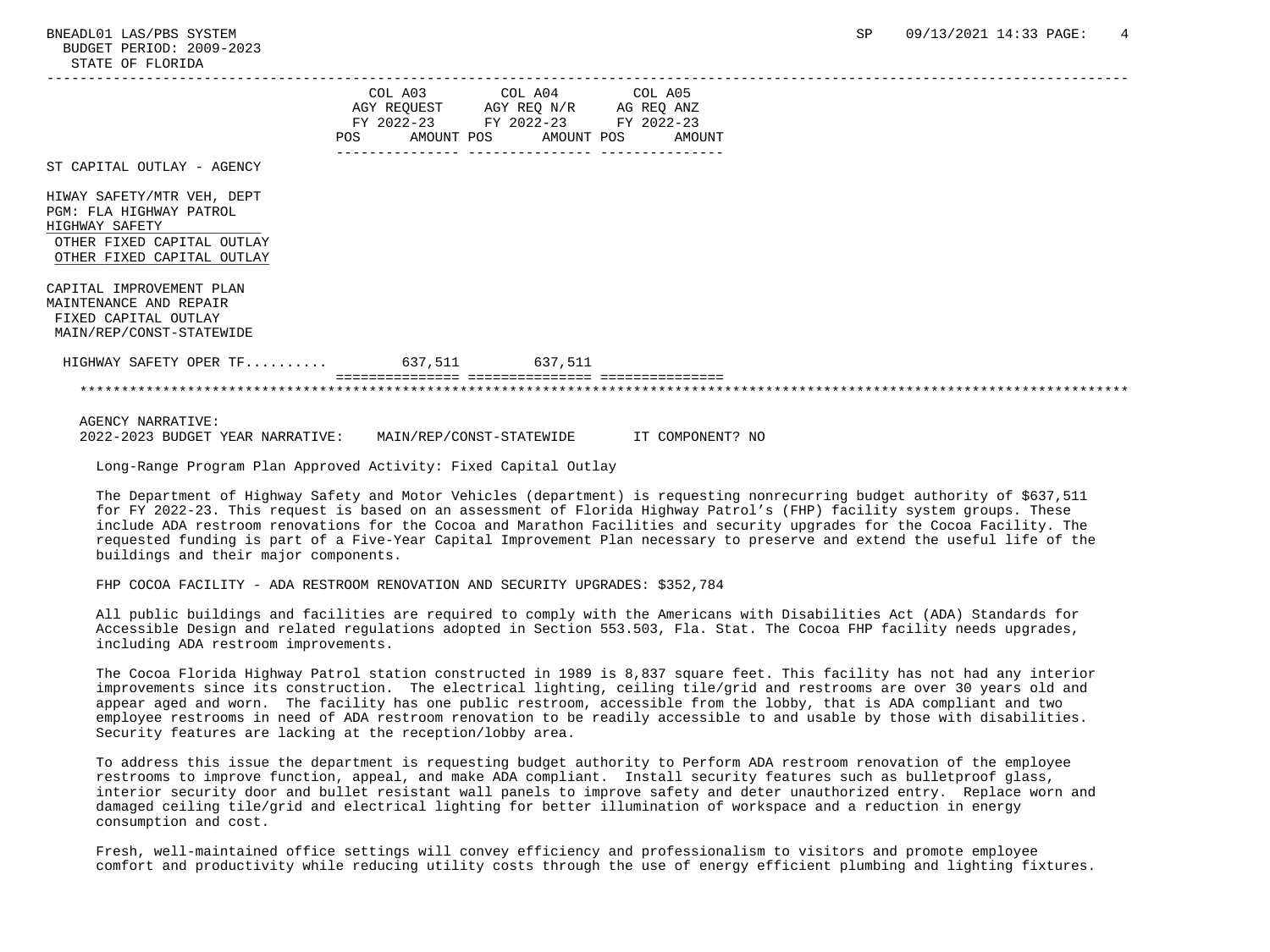BUDGET PERIOD: 2009-2023 STATE OF FLORIDA

|      | COL A03     | COL A04     | COL A05    |
|------|-------------|-------------|------------|
|      | AGY REOUEST | AGY REQ N/R | AG REO ANZ |
|      | FY 2022-23  | FY 2022-23  | FY 2022-23 |
| POS. | AMOUNT POS  | AMOUNT POS  | AMOUNT     |
|      |             |             |            |

ST CAPITAL OUTLAY - AGENCY

 HIWAY SAFETY/MTR VEH, DEPT PGM: FLA HIGHWAY PATROL HIGHWAY SAFETY \_\_\_\_\_\_\_\_\_\_\_\_\_\_\_\_\_\_\_\_\_\_\_\_\_\_ OTHER FIXED CAPITAL OUTLAY OTHER FIXED CAPITAL OUTLAY CAPITAL IMPROVEMENT PLAN MAINTENANCE AND REPAIR

FHP MARATHON FACILITY - ADA RESTROOM RENOVATIONS PHASE 2: \$284,727

 All public buildings and facilities are required to comply with the Americans with Disabilities Act Standards for Accessible Design and related regulations adopted in Section 553.503, Fla. Stat. The Marathon FHP facility needs upgrades, including ADA restroom improvements.

 The Marathon Florida Highway Patrol station constructed in 1984 is 4,696 square feet. The four restrooms, located in the center of the building behind the lobby area, are interconnected and make up a total of approximately 432 square feet. Interior ADA restroom renovation was designed as a two-phase project because of the cost involved with replacing the cast iron/pvc patched plumbing system and adding more piping to the system in order to provide a public restroom and utilize closet /storage areas to fulfill ADA space requirements. Phase 1 of the ADA restroom renovation, completed in 2021, involved replacement of the sanitary sewer line from the front lobby area through the front parking lot and then to the vent stack at the southeast front of the building. The center rear men's employee restroom was updated with a new door and ADA compliant hardware, handrails, new water closet, new lavatory allowing clear floor space for forward approach and knee space below, floor and wall tile and accessories that included dispensers, light fixture, and mirror. Phase 2 is necessary to bring the remaining restroom areas up to ADA standards and will include: one public, unisex restroom, one employee restroom for women and one employee restroom for men. Also included in the design of Phase 2 is the addition an employee shower.

 To address this issue the department is requesting budget authority to renovate the entire center restroom section in order to construct one unisex restroom in the lobby area and in the employees' area construct one women's and one men's restroom, in accordance with the Florida Building Code and the ADA.

 Fresh, well-maintained office settings will convey efficiency and professionalism to visitors and promote employee comfort and productivity while reducing utility costs through the use of energy efficient plumbing and lighting fixtures.

 Improvement and maintenance of building systems align with the department's strategic plan of Member Experience by promoting a work environment where members feel safe and secure.

 These strategies support the Governor's priorities of economic development and job creation by prioritizing infrastructure development to meaningful projects that provide regional and statewide impact, especially focused on safety and improved mobility (priority #3).

 Ensuring that our citizen's assets are maintained in an acceptable condition supports the Florida Economic Development Strategic Plan of ensuring state, regional, and local agencies provide collaborative and timely customer service to businesses and workers (strategy 4.2) and creating and sustaining vibrant, safe, and healthy communities that attract workers, residents, businesses, and visitors to Florida (strategy 6.1).

\*\*\*\*\*\*\*\*\*\*\*\*\*\*\*\*\*\*\*\*\*\*\*\*\*\*\*\*\*\*\*\*\*\*\*\*\*\*\*\*\*\*\*\*\*\*\*\*\*\*\*\*\*\*\*\*\*\*\*\*\*\*\*\*\*\*\*\*\*\*\*\*\*\*\*\*\*\*\*\*\*\*\*\*\*\*\*\*\*\*\*\*\*\*\*\*\*\*\*\*\*\*\*\*\*\*\*\*\*\*\*\*\*\*\*\*\*\*\*\*\*\*\*\*\*\*\*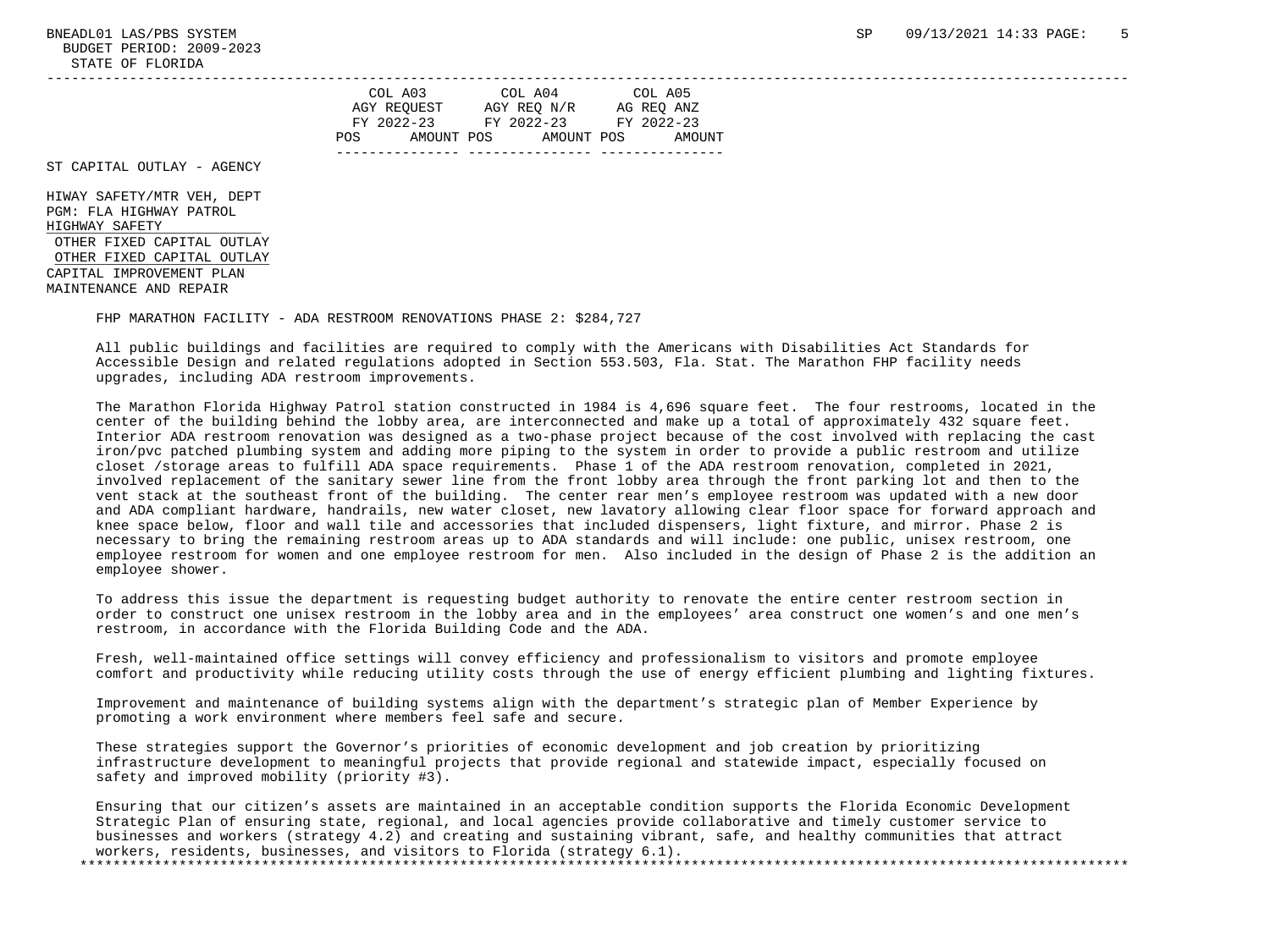|                                                                            |     | COL A03 COL A04 COL A05            |        |  |
|----------------------------------------------------------------------------|-----|------------------------------------|--------|--|
|                                                                            |     | AGY REQUEST AGY REQ N/R AG REQ ANZ |        |  |
|                                                                            |     | FY 2022-23 FY 2022-23 FY 2022-23   |        |  |
|                                                                            | POS | AMOUNT POS AMOUNT POS              | AMOUNT |  |
| ST CAPITAL OUTLAY - AGENCY                                                 |     |                                    |        |  |
| HIWAY SAFETY/MTR VEH, DEPT                                                 |     |                                    |        |  |
| PGM: FLA HIGHWAY PATROL                                                    |     |                                    |        |  |
| HIGHWAY SAFETY                                                             |     |                                    |        |  |
| OTHER FIXED CAPITAL OUTLAY                                                 |     |                                    |        |  |
| OTHER FIXED CAPITAL OUTLAY                                                 |     |                                    |        |  |
| CAPITAL IMPROVEMENT PLAN                                                   |     |                                    |        |  |
| DEFERRED BUILDING MAINTENANCE                                              |     |                                    |        |  |
| FIXED CAPITAL OUTLAY                                                       |     |                                    |        |  |
| MAIN/REP/CONST-STATEWIDE                                                   |     |                                    |        |  |
| HIGHWAY SAFETY OPER TF 132,555 132,555                                     |     |                                    |        |  |
|                                                                            |     |                                    |        |  |
| AGENCY NARRATIVE:                                                          |     |                                    |        |  |
| 2022-2023 BUDGET YEAR NARRATIVE: MAIN/REP/CONST-STATEWIDE IT COMPONENT? NO |     |                                    |        |  |

Long-Range Program Plan Approved Activity: Fixed Capital Outlay

 The Department of Highway Safety and Motor Vehicles (department) is requesting \$132,555 in budget authority for FY 2022-23 for mold remediation in the Florida Highway Patrol (FHP) Cocoa Facility. This request is based on an assessment of FHP facility system groups. The requested budget authority is part of a Five-Year Capital Improvement Plan necessary to preserve and extend the useful life of the buildings and their major components.

FHP COCOA FACILITY MOLD REMEDIATION: \$132,555

 All public buildings and facilities are required to comply with the Americans with Disabilities Act (ADA) Standards for Accessible Design and related regulations adopted in Section 553.503, Fla. Stat. The Cocoa FHP facility needs upgrades, including ADA restroom improvements.

 The Cocoa Florida Highway Patrol station constructed in 1989 is 8,837 square feet. This facility has not had any interior improvements since its construction. The electrical lighting, ceiling tile/grid and restrooms are over 30 years old and appear aged and worn. The facility has one public restroom, accessible from the lobby, that is ADA compliant and two employee restrooms in need of ADA restroom renovation to be readily accessible to and usable by those with disabilities. Security features are lacking at the reception/lobby area.

 This project includes ADA restroom renovation of the employee restrooms to improve function, appeal, and make ADA compliant. Install security features such as bulletproof glass, interior security door and bullet resistant wall panels to improve safety and deter unauthorized entry. Replace worn and damaged ceiling tile/grid and electrical lighting for better illumination of workspace and a reduction in energy consumption and cost.

 Fresh, well-maintained office settings will convey efficiency and professionalism to visitors and promote employee comfort and productivity while reducing utility costs through the use of energy efficient plumbing and lighting fixtures. \*\*\*\*\*\*\*\*\*\*\*\*\*\*\*\*\*\*\*\*\*\*\*\*\*\*\*\*\*\*\*\*\*\*\*\*\*\*\*\*\*\*\*\*\*\*\*\*\*\*\*\*\*\*\*\*\*\*\*\*\*\*\*\*\*\*\*\*\*\*\*\*\*\*\*\*\*\*\*\*\*\*\*\*\*\*\*\*\*\*\*\*\*\*\*\*\*\*\*\*\*\*\*\*\*\*\*\*\*\*\*\*\*\*\*\*\*\*\*\*\*\*\*\*\*\*\*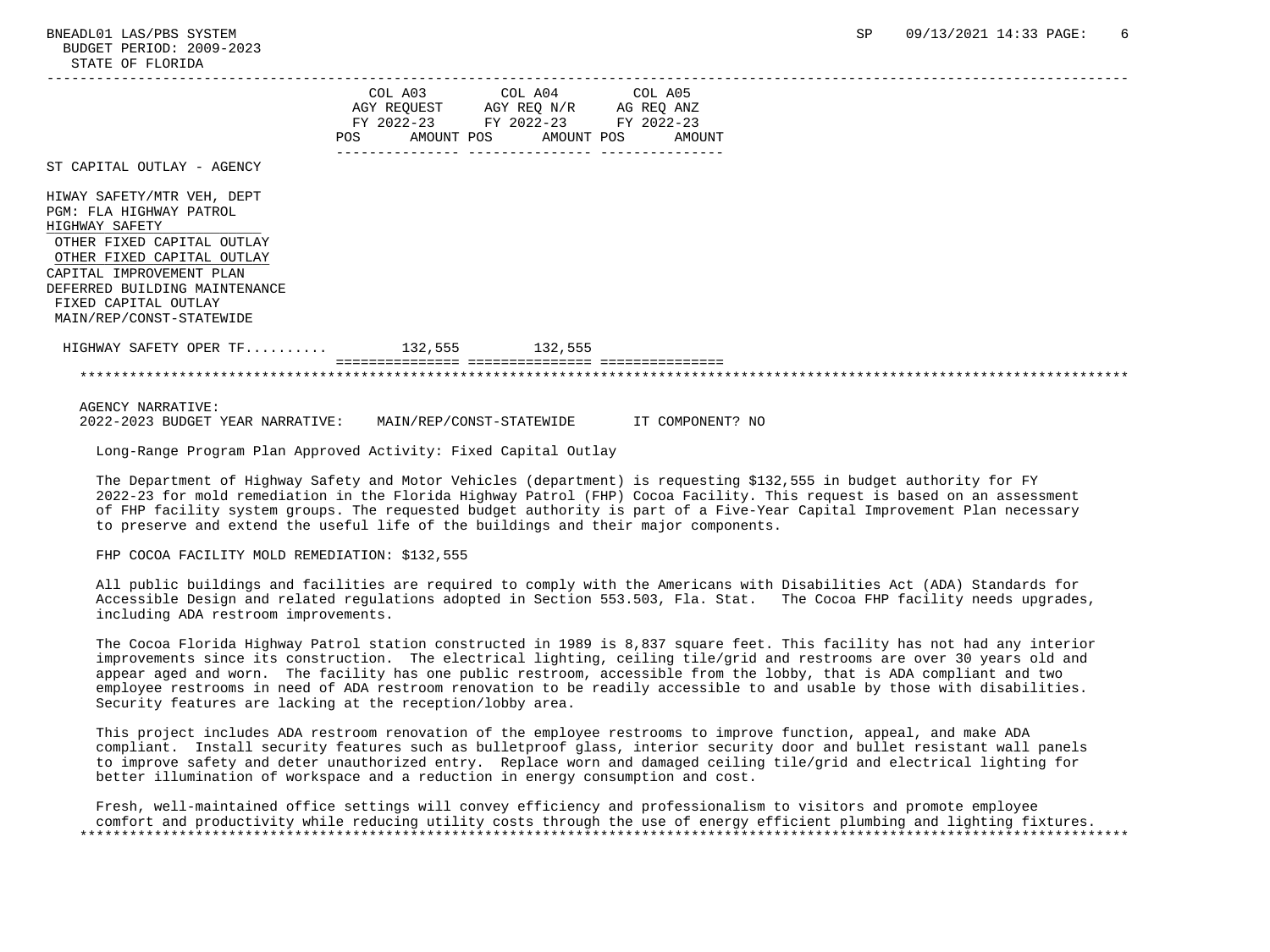BUDGET PERIOD: 2009-2023 STATE OF FLORIDA

|                                                                 |                                  | COL A03 COL A04 COL A05            |                                           |  |
|-----------------------------------------------------------------|----------------------------------|------------------------------------|-------------------------------------------|--|
|                                                                 |                                  | AGY REQUEST AGY REQ N/R AG REQ ANZ |                                           |  |
|                                                                 |                                  | FY 2022-23 FY 2022-23 FY 2022-23   |                                           |  |
|                                                                 | POS AMOUNT POS AMOUNT POS AMOUNT |                                    |                                           |  |
|                                                                 |                                  |                                    |                                           |  |
| ST CAPITAL OUTLAY - AGENCY                                      |                                  |                                    |                                           |  |
| HIWAY SAFETY/MTR VEH, DEPT                                      |                                  |                                    |                                           |  |
| PGM: FLA HIGHWAY PATROL                                         |                                  |                                    |                                           |  |
| HIGHWAY SAFETY                                                  |                                  |                                    |                                           |  |
|                                                                 |                                  |                                    |                                           |  |
| OTHER FIXED CAPITAL OUTLAY                                      |                                  |                                    |                                           |  |
| OTHER FIXED CAPITAL OUTLAY                                      |                                  |                                    |                                           |  |
| CAPITAL IMPROVEMENT PLAN                                        |                                  |                                    |                                           |  |
|                                                                 |                                  |                                    |                                           |  |
| TOTAL: CAPITAL IMPROVEMENT PLAN                                 |                                  |                                    |                                           |  |
| BY FUND                                                         |                                  |                                    |                                           |  |
| HIGHWAY SAFETY OPER TF 770,066 770,066                          |                                  |                                    |                                           |  |
|                                                                 |                                  |                                    |                                           |  |
|                                                                 |                                  |                                    |                                           |  |
| PGM: MOTORIST SERVICES                                          |                                  |                                    |                                           |  |
| MOTORIST SERVICES                                               |                                  |                                    |                                           |  |
| OTHER FIXED CAPITAL OUTLAY                                      |                                  |                                    |                                           |  |
| OTHER FIXED CAPITAL OUTLAY                                      |                                  |                                    |                                           |  |
|                                                                 |                                  |                                    |                                           |  |
| CAPITAL IMPROVEMENT PLAN                                        |                                  |                                    |                                           |  |
| MAINTENANCE AND REPAIR                                          |                                  |                                    |                                           |  |
| FIXED CAPITAL OUTLAY                                            |                                  |                                    |                                           |  |
| MAIN/REP/CONST-STATEWIDE                                        |                                  |                                    |                                           |  |
|                                                                 |                                  |                                    |                                           |  |
| HIGHWAY SAFETY OPER TF 379,000 379,000                          |                                  |                                    |                                           |  |
|                                                                 |                                  |                                    |                                           |  |
| <b>AGENCY NARRATIVE:</b>                                        |                                  |                                    |                                           |  |
|                                                                 |                                  |                                    |                                           |  |
| 2022-2023 BUDGET YEAR NARRATIVE:                                |                                  |                                    | MAIN/REP/CONST-STATEWIDE TT COMPONENT? NO |  |
| Long-Range Program Plan Approved Activity: Fixed Capital Outlay |                                  |                                    |                                           |  |

 The Department of Highway Safety and Motor Vehicles (department) is requesting \$379,000 in budget authority in the Motorist Services Budget Entity (76210100), Highway Safety Operating Trust Fund (HSOTF) (2009) for FY 2022-23. This request is based on an assessment of Motorist Services' (MS) facility system groups. The request is for ADA bathroom renovations and is part of a Five-Year Capital Improvement Plan necessary to preserve and extend the useful life of the buildings and their major components.

MS OPA-LOCKA FACILITY - ADA RESTROOM RENOVATION CEILING/LIGHTING: \$379,000

 The Motorist Services (MS) facility located in Opa-Locka, is 6,001 square feet and was constructed in 1975. Sections of the building have not been renovated since original construction. There has been ongoing debate, for several years, as to whether this facility is adequate for serving the public or if an alternate location would be a better option. Only recently has it been determined that services provided through this facility are essential to the surrounding area and the building improvements are reasonable to support operations and staffing. The employee restrooms, breakroom and mechanical rooms, making up approximately 654 square feet are aged/worn and are not building code-compliant, nor do they meet ADA standards for accessibility. Additionally, one of the mechanical rooms contains antiquated and abandoned telecommunications equipment which is preventing the space from being used efficiently.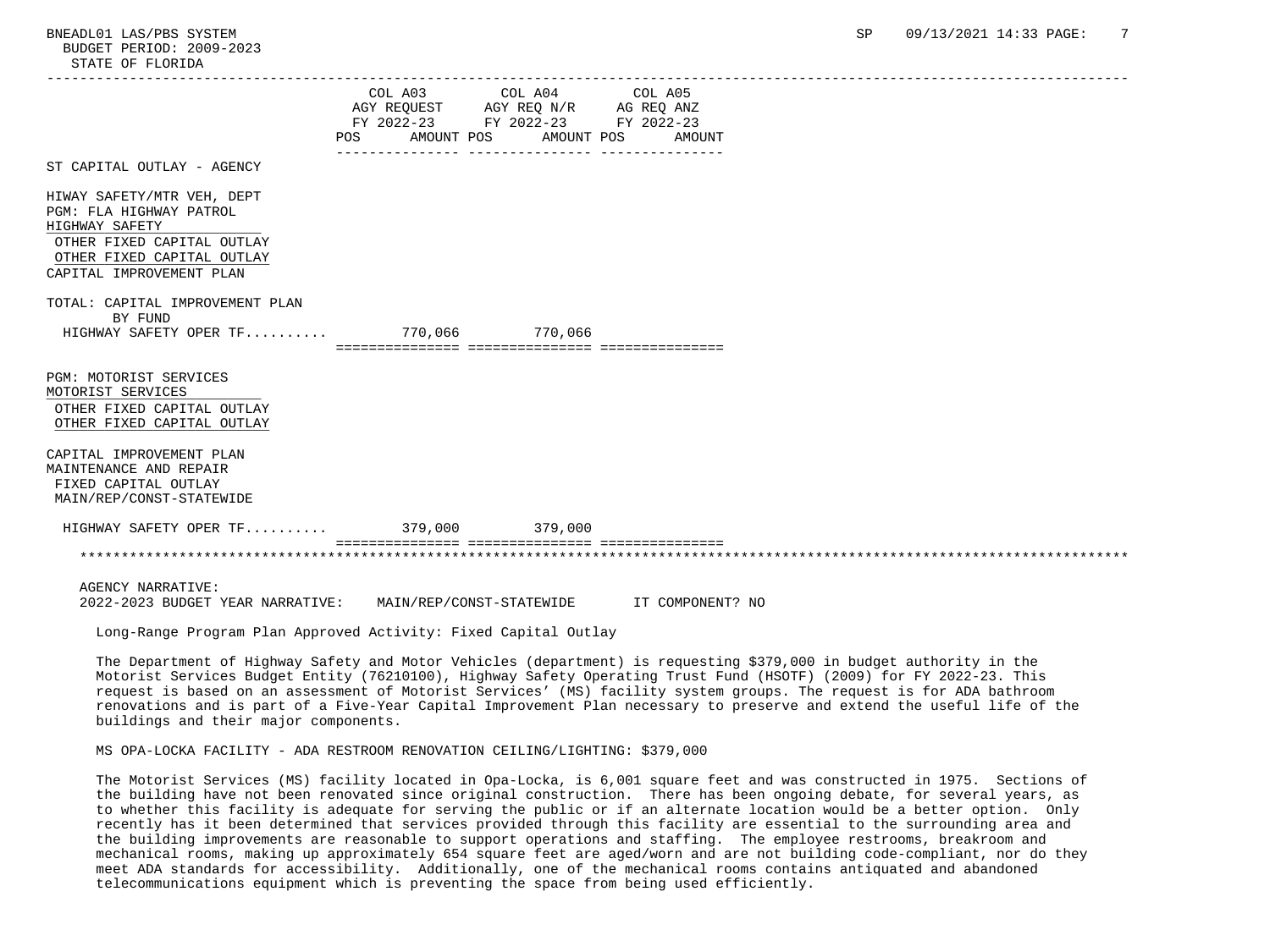BUDGET PERIOD: 2009-2023 STATE OF FLORIDA -----------------------------------------------------------------------------------------------------------------------------------

|     | COL A03     | COL A04     | COL A05    |
|-----|-------------|-------------|------------|
|     | AGY REOUEST | AGY REO N/R | AG REO ANZ |
|     | FY 2022-23  | FY 2022-23  | FY 2022-23 |
| POS | AMOUNT POS  | AMOUNT POS  | AMOUNT     |
|     |             |             |            |

ST CAPITAL OUTLAY - AGENCY

 HIWAY SAFETY/MTR VEH, DEPT PGM: MOTORIST SERVICES MOTORIST SERVICES OTHER FIXED CAPITAL OUTLAY OTHER FIXED CAPITAL OUTLAY CAPITAL IMPROVEMENT PLAN MAINTENANCE AND REPAIR

> To address this issue the department is requesting spending authority to renovate the employee restrooms, breakroom and mechanical rooms to meet building code and comply with ADA standards while boosting employee morale, creating use-of-space efficiencies and reducing utility cost due to implementation of energy efficient plumbing and electrical fixtures.

 Improvement and maintenance of building systems align with the department's strategic plan of Member Experience by promoting a work environment where members feel safe and secure.

 These strategies support the Governor's priorities of economic development and job creation by prioritizing infrastructure development to meaningful projects that provide regional and statewide impact, especially focused on safety and improved mobility (priority #3).

 Ensuring that our citizen's assets are maintained in an acceptable condition supports the Florida Economic Development Strategic Plan of ensuring state, regional, and local agencies provide collaborative and timely customer service to businesses and workers (strategy 4.2) and creating and sustaining vibrant, safe, and healthy communities that attract workers, residents, businesses, and visitors to Florida (strategy 6.1). \*\*\*\*\*\*\*\*\*\*\*\*\*\*\*\*\*\*\*\*\*\*\*\*\*\*\*\*\*\*\*\*\*\*\*\*\*\*\*\*\*\*\*\*\*\*\*\*\*\*\*\*\*\*\*\*\*\*\*\*\*\*\*\*\*\*\*\*\*\*\*\*\*\*\*\*\*\*\*\*\*\*\*\*\*\*\*\*\*\*\*\*\*\*\*\*\*\*\*\*\*\*\*\*\*\*\*\*\*\*\*\*\*\*\*\*\*\*\*\*\*\*\*\*\*\*\*

 TOTAL: HIWAY SAFETY/MTR VEH, DEPT BY FUND TYPE TRUST FUNDS..................... 5,220,780 5,220,780 =============== =============== ===============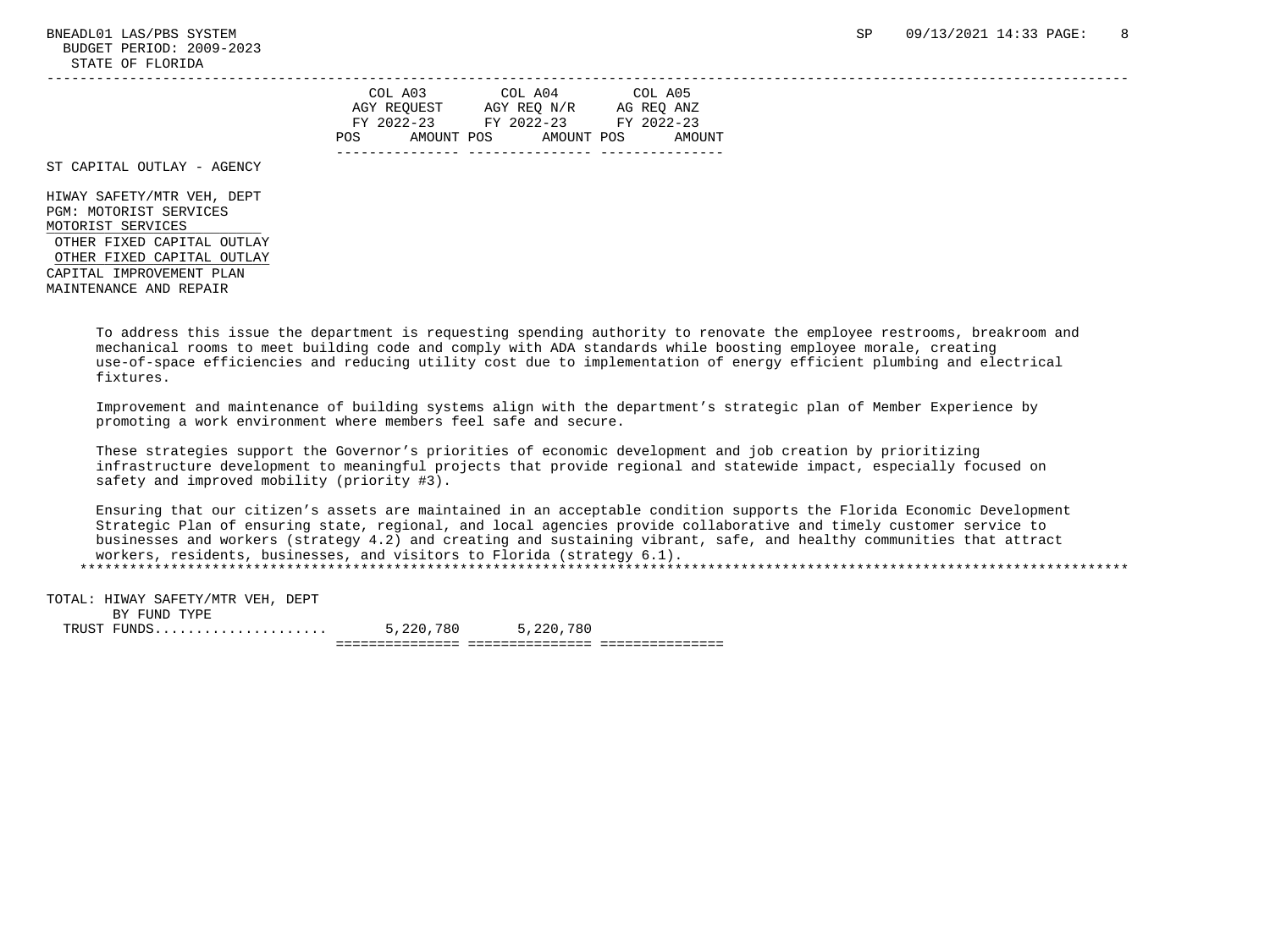| * NEADLP01                                                                                    |  | STATISTICAL INFORMATION<br>EXHIBIT A, D AND D-3A REPORT                                              |                         |  |  |  |
|-----------------------------------------------------------------------------------------------|--|------------------------------------------------------------------------------------------------------|-------------------------|--|--|--|
| * BUDGET PERIOD: 2009-2023                                                                    |  |                                                                                                      |                         |  |  |  |
| **********************************                                                            |  | SAVE INITIALS: HPC SAVE DEPARTMENT: 76 SAVE TITLE: RUN OF 09/13/2021 14:33:38                        | *********************** |  |  |  |
|                                                                                               |  |                                                                                                      |                         |  |  |  |
| ** DATA SELECTIONS **                                                                         |  |                                                                                                      |                         |  |  |  |
| REPORT OPTION: $1$ - EXHIBIT A, D AND D-3A SCHEDULE VIIIA ISSUE SPREADSHEET $(Y/N): N$        |  |                                                                                                      |                         |  |  |  |
| COLUMN: A03 A04 A05                                                                           |  |                                                                                                      |                         |  |  |  |
| CALCULATE DIFFERENCE ONLY (Y/N): N THAT EXCEEDS:                                              |  |                                                                                                      |                         |  |  |  |
| INCLUDE $(Y/N)$ FTE: Y SALARY RATE: N POSITION DATA: N                                        |  |                                                                                                      |                         |  |  |  |
| REPORT TOTALS: BY FUND TYPE                                                                   |  |                                                                                                      |                         |  |  |  |
|                                                                                               |  | BUDGET ENTITY OR GROUP/ACCUMULATION LEVEL (0=MERGE, 1=LEVEL 1, 2=LEVEL 2, 3=LEVEL 3, 4=LOWEST LEVEL) |                         |  |  |  |
| $1 - 7:$<br>$\overline{4}$<br>$8 - 14:$                                                       |  |                                                                                                      |                         |  |  |  |
| $15 - 21:$                                                                                    |  |                                                                                                      |                         |  |  |  |
| $22 - 27:$                                                                                    |  |                                                                                                      |                         |  |  |  |
| EXCLUDE:                                                                                      |  |                                                                                                      |                         |  |  |  |
|                                                                                               |  |                                                                                                      |                         |  |  |  |
| BUDGET ENTITY TOTALS:                                                                         |  |                                                                                                      |                         |  |  |  |
|                                                                                               |  |                                                                                                      |                         |  |  |  |
| LEVEL 1: BY FUND TYPE                                                                         |  |                                                                                                      |                         |  |  |  |
| LEVEL 2: BY FUND TYPE<br>LEVEL 3: BY FUND TYPE                                                |  |                                                                                                      |                         |  |  |  |
| LOWEST LEVEL: BY FUND TYPE                                                                    |  |                                                                                                      |                         |  |  |  |
| PROGRAM COMPONENT/ACCUMULATION LEVEL (0=MERGED, 1, 2, 3, 4 OR 5 FOR 2, 4, 6, 8 OR 10 DIGITS): |  |                                                                                                      |                         |  |  |  |
| $\overline{5}$                                                                                |  |                                                                                                      |                         |  |  |  |
| PROGRAM COMPONENT TOTALS:                                                                     |  |                                                                                                      |                         |  |  |  |
| POLICY AREA: BY DETAIL FUND                                                                   |  |                                                                                                      |                         |  |  |  |
| PROGRAM COMPONENT: BY DETAIL FUND                                                             |  |                                                                                                      |                         |  |  |  |
| ISSUE CODE OR GROUP/ACCUMULATION LEVEL (0=MERGED, 1, 2 OR 3 FOR 1, 3 OR 7 CHARACTERS):        |  |                                                                                                      |                         |  |  |  |
| $\overline{3}$                                                                                |  |                                                                                                      |                         |  |  |  |
| ISSUE TOTALS:                                                                                 |  |                                                                                                      |                         |  |  |  |
| SUMMARY: BY DETAIL FUND                                                                       |  |                                                                                                      |                         |  |  |  |
| DETAIL: BY DETAIL FUND                                                                        |  |                                                                                                      |                         |  |  |  |
| APPROPRIATION CATEGORY OR GROUP/ACCUMULATION LEVEL (0=MERGED, 1=MAJOR, 2=MINOR):              |  |                                                                                                      |                         |  |  |  |
| $08$ $2$                                                                                      |  |                                                                                                      |                         |  |  |  |
| INCLUDE FCO (Y/N): Y APPROPRIATION CATEGORY TITLE: SHORT                                      |  |                                                                                                      |                         |  |  |  |
|                                                                                               |  |                                                                                                      |                         |  |  |  |
| APPROPRIATION CATEGORY TOTALS:                                                                |  |                                                                                                      |                         |  |  |  |
| MAJOR: BY DETAIL FUND                                                                         |  |                                                                                                      |                         |  |  |  |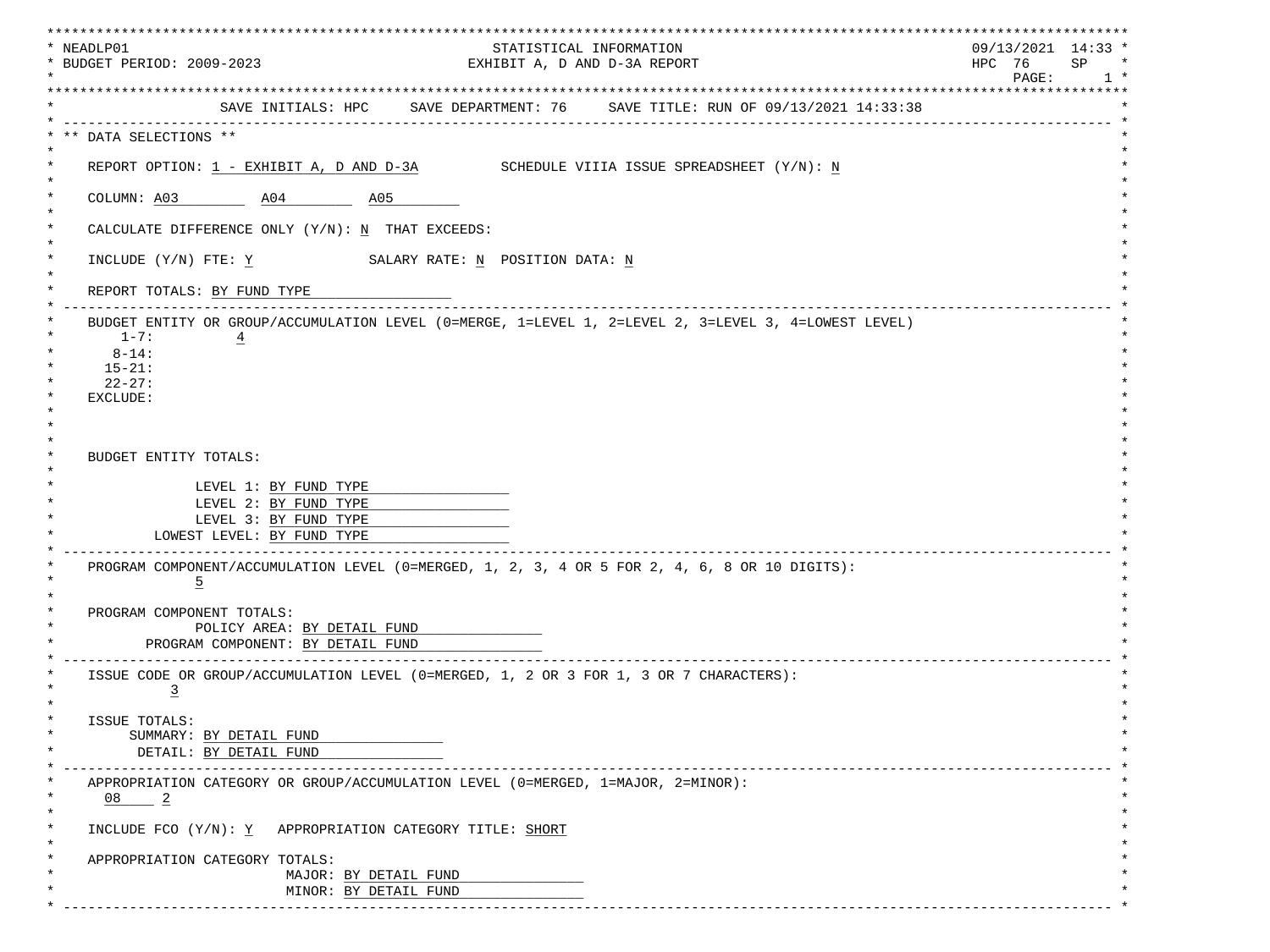| * NEADLP01                                                           |                                                            | STATISTICAL INFORMATION             | $09/13/2021$ 14:33 *    |
|----------------------------------------------------------------------|------------------------------------------------------------|-------------------------------------|-------------------------|
| * BUDGET PERIOD: 2009-2023                                           |                                                            | EXHIBIT A, D AND D-3A REPORT        | HPC 76<br>SP<br>$\star$ |
|                                                                      |                                                            |                                     | PAGE:<br>$2 *$          |
|                                                                      |                                                            |                                     |                         |
| ITEMIZATION OF EXPENDITURE:                                          |                                                            |                                     |                         |
| $\star$                                                              |                                                            |                                     |                         |
| $^\star$                                                             | ITEMIZATION OF EXPENDITURE ACCUMULATION LEVEL: IOE         |                                     |                         |
| $\ast$                                                               |                                                            |                                     |                         |
| $\ast$                                                               | ITEMIZATION OF EXPENDITURE TOTAL: BY FUND TYPE             |                                     |                         |
|                                                                      |                                                            |                                     |                         |
| FUND GROUP SET: OR FUND:                                             |                                                            |                                     |                         |
|                                                                      |                                                            |                                     |                         |
| FUNDING SOURCE IDENTIFIER:                                           |                                                            |                                     |                         |
|                                                                      |                                                            |                                     |                         |
| REPORT BY FSI $(Y/N): N$                                             |                                                            |                                     |                         |
|                                                                      |                                                            | ___________________________________ |                         |
|                                                                      | DEPARTMENT NARRATIVE SET: ISSUE/ACTIVITY NARRATIVE SET: A1 |                                     | PRIORITY NARRATIVE SET: |
|                                                                      |                                                            |                                     |                         |
| $^\star$<br>BUDGET ENTITY NARRATIVE SET:<br>$\star$                  |                                                            |                                     |                         |
|                                                                      |                                                            |                                     |                         |
|                                                                      | INCLUDE PROGRAM COMPONENT NARRATIVE (Y/N): Y               |                                     |                         |
| FORMATTING **                                                        |                                                            |                                     |                         |
|                                                                      |                                                            |                                     |                         |
| REPORT HEADING:                                                      |                                                            |                                     |                         |
|                                                                      |                                                            |                                     |                         |
|                                                                      |                                                            |                                     |                         |
|                                                                      |                                                            |                                     |                         |
| PAGE BREAKS:                                                         |                                                            |                                     |                         |
| $\star$                                                              |                                                            |                                     |                         |
| $^\star$<br>FORMAT: LANDSCAPE                                        |                                                            |                                     |                         |
|                                                                      |                                                            |                                     |                         |
| $\ast$<br>COLUMN CODES $(Y/N): Y$                                    |                                                            |                                     |                         |
|                                                                      |                                                            |                                     |                         |
| $\ast$<br>SORT OPTIONS:                                              |                                                            |                                     |                         |
| PROGRAM COMPONENT: CODE                                              |                                                            |                                     |                         |
| DEPARTMENT/BUDGET ENTITY: CODE                                       |                                                            |                                     |                         |
| ______________________________                                       |                                                            |                                     |                         |
| TOTAL SORT RECORDS READ:                                             | 4                                                          |                                     |                         |
| TOTAL SORT RECORDS READ: 4<br>TOTAL CARD RECORDS READ: 44<br>$\star$ |                                                            |                                     |                         |
| TOTAL PAF RECORDS READ:                                              | 0                                                          |                                     |                         |
| $\ast$<br>TOTAL OAF RECORDS READ:                                    | $\Omega$                                                   |                                     |                         |
| TOTAL IEF RECORDS READ:                                              |                                                            |                                     |                         |
| TOTAL BGF RECORDS READ:                                              | 0                                                          |                                     |                         |
| TOTAL BEF RECORDS READ:                                              | 10                                                         |                                     |                         |
| *<br>TOTAL PCF RECORDS READ:                                         | 6                                                          |                                     |                         |
| TOTAL ICF RECORDS READ:                                              | 7                                                          |                                     |                         |
| $\ast$<br>TOTAL INF RECORDS READ:                                    | 234                                                        |                                     |                         |
| TOTAL ACF RECORDS READ:                                              | 3                                                          |                                     |                         |
| $\ast$<br>TOTAL FCF RECORDS READ:                                    | 2                                                          |                                     |                         |
| $^\star$<br>TOTAL FSF RECORDS READ:                                  | 0                                                          |                                     |                         |
| $\ast$<br>TOTAL PCN RECORDS READ:                                    | $\Omega$                                                   |                                     |                         |
| $\ast$<br>TOTAL BEN RECORDS READ:                                    | ∩                                                          |                                     |                         |
| TOTAL DPC RECORDS READ:<br>TOTAL RECORDS IN ERROR:<br>$\ast$         | O                                                          |                                     |                         |
|                                                                      |                                                            |                                     |                         |
|                                                                      |                                                            |                                     |                         |